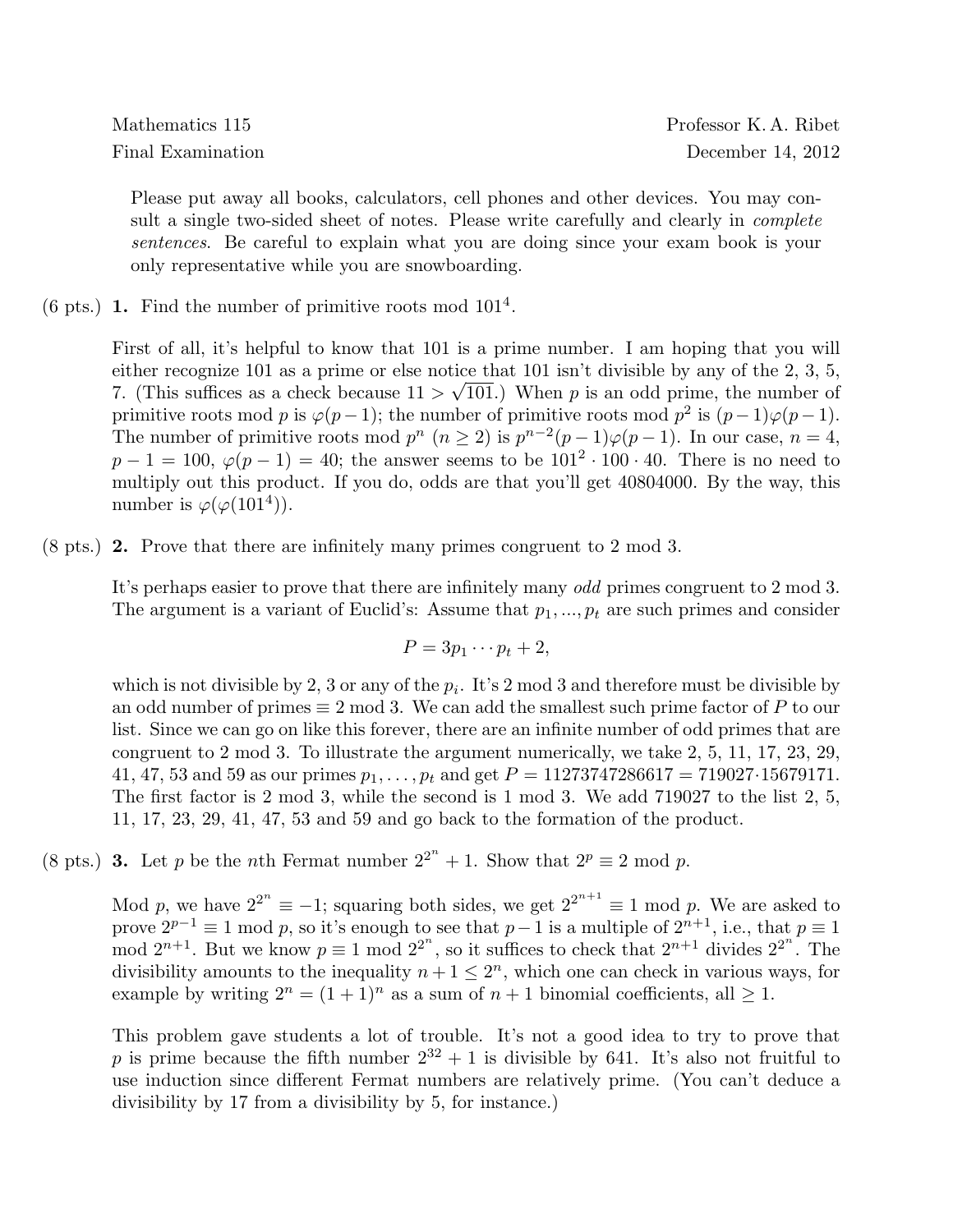## $(5 \text{ pts.})$  4. Determine whether or not 1097 is a square modulo the prime number 1103.

Because 1103 is a prime, 1097 is a square modulo 1103 if and only if  $\left(\frac{1097}{1103}\right) = 1$ . (Note: it turns out that  $\left(\frac{1097}{1103}\right) = -1$ . We can of course infer from this that 1097 is not a square mod 1103 without the information that 1103 is prime.) Since 1097 is 1 mod 4,

$$
\left(\frac{1097}{1103}\right) = \left(\frac{1103}{1097}\right) = \left(\frac{6}{1097}\right) = \left(\frac{2}{1097}\right)\left(\frac{3}{1097}\right).
$$

Because  $1097 \equiv 1 \mod 8$ , the first factor is 1. By quadratic reciprocity, we can switch the "numerator" and "denominator" in the second factor. The second factor is thus seen to be  $-1$  because  $1097 \equiv 2 \mod 3$ . Hence the product is  $-1$  and we conclude that 1097 is not a square mod 1103.

 $(7 \text{ pts.})$  5. If *n* is a positive integer, establish the congruence

$$
(4n+1)^2 \equiv 1 \mod n(2n+1).
$$

Let p and q be the prime numbers 509 and 1019. Find all the square roots of 1 mod  $pq$ , explaining why your list is complete. (You can leave your answers in the form of unsimplified arithmetic expressions, things like  $2 \times 3 - 17$ .)

We have  $(4n+1)^2 = 16n^2 + 8n + 1 = 8(n(2n+1)) + 1 \equiv 1 \mod n(2n+1)$ . Thus  $4n+1$ and its negative are square roots of 1 mod  $n(2n + 1)$ . To this list of square roots of 1, we can add 1 and  $-1$ . When  $n = 509$ ,  $2n + 1 = 1019$ . These numbers are distinct primes, so there are exactly four square roots of 1 modulo  $n(2n+1)$ . Numerically, these square roots are  $\pm 1$  and  $\pm 2037$ .

(7 pts.) 6. If  $1 \leq k \leq n$ , prove that the number of partitions of n into k parts coincides with the number of partitions of n in which all parts are  $\leq k$  and at least one part is equal to k.

See Theorem 10.3 on page 448 and the proof of the theorem. The point is that partitions with the first property are the conjugates of the partitions with the second property.

(6 pts.) **7.** Let p be an odd prime and let c be a non-zero integer mod p.

**a.** For each  $a \in (\mathbf{Z}/p\mathbf{Z})^*$ , show that there is exactly one such pair  $(x, y) \in \mathbf{Z}/p\mathbf{Z} \times \mathbf{Z}/p\mathbf{Z}$ satisfying  $x^2 - y^2 = c$  and  $x - y = a$ .

**b.** Find the number of pairs  $(x, y)$  such that  $x^2 - y^2 = c$ .

If  $x - y = a$ , to say that  $x^2 - y^2 = c$  is to say that  $x + y = ca^{-1}$ . Using the techniques of Math 54 (or high school algebra), we can solve the pair of equations

$$
x - y = a, \qquad x + y = ca^{-1}
$$